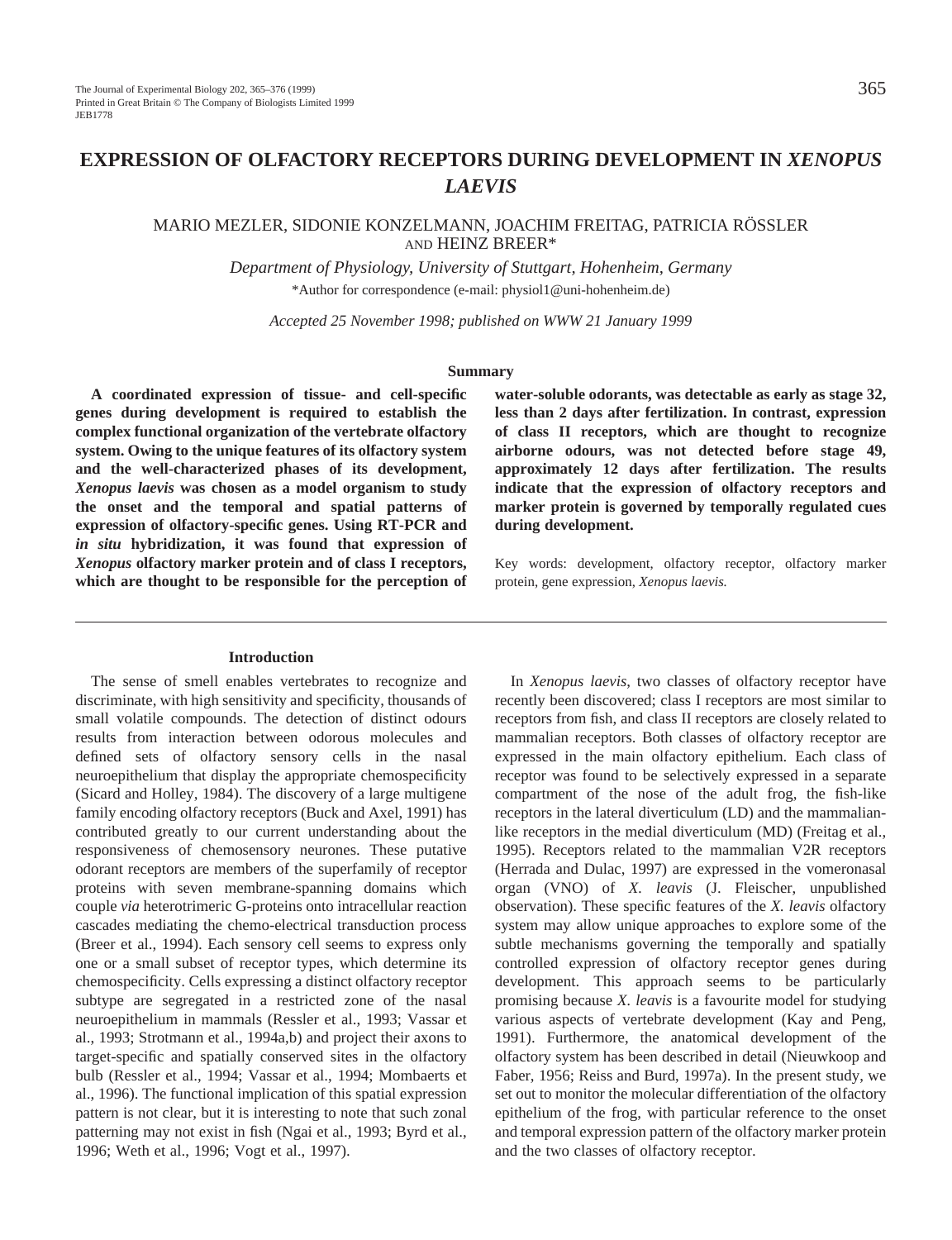# **Materials and methods**

### *Animals*

Fertilized eggs of *Xenopus leavis* were obtained following injection of human chorionic gonadotropin (HCG; Sigma) into the dorsal lymph sac of adults, as described by Ochse (1948) and Hilken et al. (1995). The tadpoles were reared in a dechlorinated solution of 0.2 % NaCl in 501 tanks and fed once a week with a suspension of nettle powder and yeast. The water was replaced and the tanks were cleaned regularly. The staging of the tadpoles was according to Nieuwkoop and Faber (1956).

For tissue preparation, animals were anaesthesized in iced water; in the embryonic stages, the vitelline membrane was removed. For experimental reasons, whole heads were collected from early stages (21–47), whereas the upper jaw was dissected in the later stages of development (from stage 48 onwards). Following preparation, the tissue samples were immediately weighed, frozen in liquid nitrogen and stored at −70 °C. Either single animals were analyzed, or pools of 10 or 30 animals were processed for molecular biological analysis.

For the *in situ* hybridization studies, embryos and tadpoles were sedated on ice, decapitated and fixed in MEMFA  $(0.1 \text{ mol }$ <sup>-1</sup> Mops, pH 7.4, 2 mmol l<sup>-1</sup> EGTA, 1 mmol l<sup>-1</sup> MgSO<sub>4</sub> and 3.7% formaldehyde) for  $1-2h$  at  $20^{\circ}$ C. The fixative was then removed, and the animals were stored in methanol at −20 °C until further use. Prior to *in situ* hybridization, the animals were rehydrated in a graded series of methanol (100 %, 75 %) in water and in phosphate-buffered saline (PBS;  $100 \text{ mmol } 1^{-1}$  Tris, pH 7.0,  $150 \text{ mmol } 1^{-1}$  NaCl) (50 %, 25 %, 0 %).

# *Molecular biological procedures*

#### *Synthesis of cDNA*

The tissue was resuspended in Trizol (Gibco BRL) and minced using a high-performance sonicator (model W-385, Heat Systems Ultrasonic Inc.). Total RNA was extracted according to the recommendations of the manufacturer (Gibco BRL; Chomczynski and Sacchi, 1987). The total RNA was dissolved in 20 µl of RNAase-free water, and digestion with DNase (DNase I, Gibco BRL) was carried out as described by Freitag et al. (1995). Spectrometric determination of the total RNA concentration was followed by isolation of mRNA according to the manufacturer's specifications (Dynabeads, Dynal, Oslo); mRNA was dissolved in 10 µl of RNase-free water and reverse-transcribed using the first strand cDNA synthesis kit (Pharmacia Biotech) following the manufacturer's protocols.

#### *Polymerase chain reaction (PCR)*

To avoid bias in the data to a developmental phase, gene expression was determined in 'single animals' see below.

To compare the amount of template used in each reaction and to standardize the PCRs, empirical tests were performed as described previously (Wilson and Hemmati-Brivanlou, 1995; Wilson and Melton, 1994; Dohrmann et al., 1993; Deutsch Murphy et al., 1990; Rappolee et al., 1988). Briefly, cDNA derived from a metamorphosing tadpole (stage 57) was diluted in steps of 1:2, so that the amount of template in the undiluted sample corresponded to 5 % of the total cDNA of one animal. The dilution series was used in RT-PCRs to determine the optimal cycle number for the different primer pairs used; at the optimal number of PCR cycles, the template abundance had to correspond to the PCR output in the PCRs. The cycle number optimized for each primer set was then used for the developmental study.

In the developmental analysis,  $50 \mu l$  of the PCR mixture contained 5 % of the cDNA from a single animal, 0.2 mmol l−<sup>1</sup> of each primer,  $0.2 \text{mmol } 1^{-1}$  dNTP,  $1.5 \text{mmol } 1^{-1}$  MgCl<sub>2</sub>, 2.0 units of Taq (Gibco BRL) and 5 µl of 10× PCR buffer. The PCR was performed using the following conditions: 1 cycle: 2 min at  $94^{\circ}$ C, 2 min at  $50-60^{\circ}$ C (depending on primers), 4 min at 72 °C; 20–35 cycles: 30 s at 94 °C, 1 min at 50–60 °C (depending on primers), 90 s at  $72^{\circ}$ C; final steps: 7 min at 72 °C, 4 °C from then on.

The numbers of cycles were: 20 cycles for ribosomal protein L8 at an annealing temperature of  $60^{\circ}$ C; 25 cycles for elongation factor 1α (EF1α) at 60 °C; 35 cycles for *Xenopus* olfactory marker protein (XOMP) at 57 °C, and 35 cycles for *Xenopus* olfactory receptors (XORs) of class I and class II at  $50^{\circ}$ C.

# *Primers*

EF1α: sense: 5′-CAG ATT GGT GCT GGA TAT GC-3′; antisense: 5′-ACT GCC TTG ATG ACT CCT AG-3′.

L8: sense: 5′-TTG CAT TCC GTG ATC CTT ACA GG-3′; antisense: 5′-ATC TCT CCT GAT GGT TGA GGG-3′.

XOMP: sense: 5′-CCA AAC CCT CCA GCA AAA GA-3′; antisense: 5′-CAG CGC CAT CTA AGA AAG (AT)G-3′.

Class I olfactory receptors: X2.4 (sense): 5′-AT(ATC) G(CA)(AGC) AA(AG) TA(CT) TGG TT(CT) GG-3′; OR7.1 (antisense):  $5'$ -A(AG)(AGCT) (GC)(AT)(GA) TA(TGA) AT(AG) AA(AGCT) GG(GA) TT-3′.

Class II olfactory receptors: X2.3 (sense): 5′-A(CT)(AC) CC(CT) ATG TA(CT) TT(GCT) (CT)T(CT) CT-3′; OR7.1 (antisense):  $5'$ -A(AG)(AGCT) (GC)(AT)(GA) TA(TGA) AT(AG) AA(AGCT) GG(GA) TT 3′.

The primers used for amplification of XOMP were appropriate for both XOMP1 and XOMP2. Degenerate primers used for the amplification of class I and class II olfactory receptors were the same as those described by Freitag et al. (1995). Thus, the use of these primers should lead to amplification of a similar set of olfactory receptors to those described in that study.

# *Analysis of the PCR products and densitometry*

Southern blot analysis was performed to determine the specificity of the PCR primers and for quantification purposes. PCR products were separated on 1 % agarose gels and blotted onto nylon membranes (Hybond  $N^+$ , Amersham) following standard protocols (Sambrook et al., 1989) with  $0.4 \text{ mol}$ <sup>-1</sup> NaOH as transfer solution. DNA was fixed on the membrane, by baking for 30 min at 80 °C, and hybridized with specific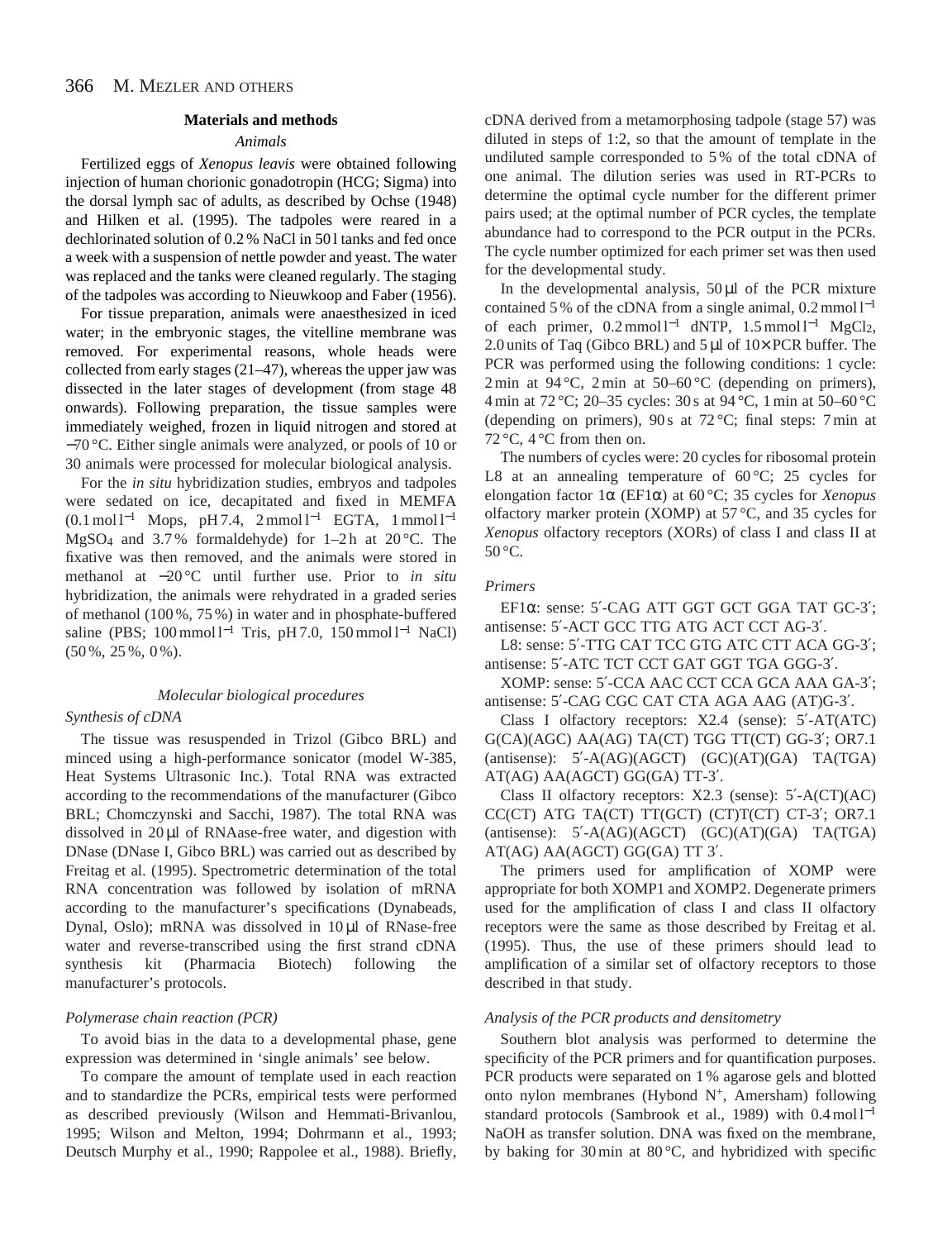DIG-labelled probes under high-stringency conditions overnight as described by Engler-Blum et al. (1993). The filters were incubated in anti-DIG-AP Fab fragment antibody (Boehringer Mannheim) and CSPD (Tropix) as described in the *DIG System User's Guide* from Boehringer. Chemiluminescence was detected with X-ray film (Fuji AX).

DIG labelling was carried out by random hexamer priming using the DIG-DNA labelling kit (Boehringer) according to the manufacturer's protocols. Labelled DNA was dissolved in TE (10 mmol l−<sup>1</sup> Tris, 1 mmol l−<sup>1</sup> EDTA, pH 7.4) and diluted in prehybridization buffer to a final concentration of 2.5 ng ml<sup>-1</sup> per probe. In the case of the olfactory receptors, hybridization mixtures were used. The class I olfactory receptor mix contained probes for the XR116, XR106, XR46 and XB117 receptors (accession numbers Y08347, Y08346, Y08345 and Y08348, respectively) and therefore contained sequences of class I olfactory receptors of *Xenopus laevis* belonging to all subfamilies (Freitag et al., 1995). Under high-stringency conditions, all known class I XORs should be detected by these probes.

The class II olfactory receptor mix included probes for the XR1, XR171, XR181, XR185, XR206 and XR214 receptors (accession numbers Y08203, Y08349, Y08350, Y08351, Y08352 and Y08353, respectively). The class II receptor probes were chosen so that most of the known class II XOR families could be detected under high-stringency hybridization conditions. In control experiments, cross-hybridization of class I blots with class II probes and *vice versa* was not observed, indicating high specificity of the probes for the respective olfactory receptor class. For the detection of L8,  $EFi\alpha$  and XOMP, each DIG-labelled probe was used at a concentration of 2.5 ng ml<sup>-1</sup>.

Gels or films were analyzed densitometrically using a personal computer with Bioprint, version 96.14, and Bio-Profil (Bio-1D), version V96.15 (Vilber-Lourmat, France). Using the DIG system for relative quantification of PCR products or in northern blots is a commonly used procedure (Hudig et al., 1994; Boelen et al., 1995). For better comparison between the blots and the ethidium-bromide-stained gels, the blots were reversed on computer (Bioprint, Vilber-Lourmat, France).

The densitometric data presented for the two housekeeping genes (L8 and EF1α) and for XOMP are based on ethidiumbromide-stained gels. All densitometric data presented for the two classes of olfactory receptor are derived solely from Southern blots to guarantee the identity of the PCR bands as olfactory receptors.

# In situ *hybridization*

DIG-labelled antisense RNA probes were generated by SP6 or T7 transcription of the cloned PCR fragments as specified by the manufacturer of the DIG-RNA labelling kit (Boehringer Mannheim). Briefly, 2 µg of linearized plasmid was transcribed in the presence of 70 nmol of digoxygenin-11-uridine-5′ trisphosphate, followed by partial alkaline hydrolysis of the resultant RNA, as described by Angerer and Angerer (1992), to produce fragments of approximately 200–250 base pairs in length. General XOMP probes were used. For the detection of olfactory receptors, probes for class I receptors included XR116, XR111 and XR117, and probes for class II receptors included Xgen5 and Xgen147 (Accession numbers AJ011429, AJ011430, respectively).

Conditions for *in situ* hybridization to coronal sections of older tadpoles (starting at stage 54) were as described previously (Strotmann et al., 1994a,b; Freitag et al., 1995). Briefly, the fixed head was embedded in Tissue Tec (Miles, Elkhart, IN, USA) and rapidly frozen at −70 °C. Sections were cut on a Reichert & Jung cryostat at −24 °C, thaw-mounted on superfrost plus slides (Menzel-Gläser, Germany) and air-dried for 30 min. For *in situ* hybridization, slides were hybridized with DIG-antisense RNA probe for 16h at 55 °C and washed twice with  $0.1 \times$  standard saline citrate (SSC) for 30 min at 60 °C. Slides were incubated with anti-DIG-AP antibody (1:750) for 30 min at 37 °C, washed twice with TBS  $(100 \text{ mmol } 1^{-1}$  Tris, 150 mmol  $1^{-1}$  NaCl, pH 7.0), and the antibody was visualized with Nitroblue Tetrazolium (NBT) and bromo-chloro-indolyl phosphate (BCIP) (Biomol, Hamburg, Germany). The sections were air-dried, mounted in Euparal (Roth, Germany) and analyzed under a Zeiss Axiophot microscope.

In early-stage tadpoles (stage 23–53), whole-mount *in situ* hybridization was performed as described by Harland (1996). Briefly, for hybridization, the fixed animals were transferred into small plastic baskets and hybridized with the DIG-labelled probes. After hybridization, the animals were incubated with anti-DIG-AP-antibody (Boehringer Mannheim) and stained with NBT and BCIP as described above. Thereafter, they were dehydrated in 100 % methanol for 1 min, rehydrated and embedded in Tissue Tec (Miles, Elkhart, IN, USA), and  $10 \mu m$ thick sections were cut coronally or horizontally on a Reichert & Jung cryostat (model 2800E). The sections were air-dried, mounted in Euparal (Roth, Germany) and analyzed under a Zeiss Axiophot microscope.

# **Results**

To determine the mRNA levels of specific genes in the olfactory tissue of *Xenopus laevis* at distinct developmental stages, it was necessary to establish suitable approaches that allow sensitive and reproducible quantification of RNA from small samples of tissue. This is possible using RT-PCR techniques under conditions that ensure a linear quantitative correlation between the initial amount of template and the resulting PCR product (Deutsch Murphy et al., 1990; Dohrmann et al., 1993; Zamorano et al., 1996). RT-PCR with internal or external standards has been widely used for quantification purposes (Delidow et al., 1989; Deutsch Murphy et al., 1990; Margalit and Lancet, 1993; Wilson and Melton, 1994; Zamorano et al., 1996). EF1 $\alpha$  and L8 are generally used as external standards and as controls for RNA isolation and reverse transcription for determining gene expression during the development of *Xenopus laevis* (Dohrmann et al., 1993; Wilson and Hemmati-Brivanlou, 1995), since internal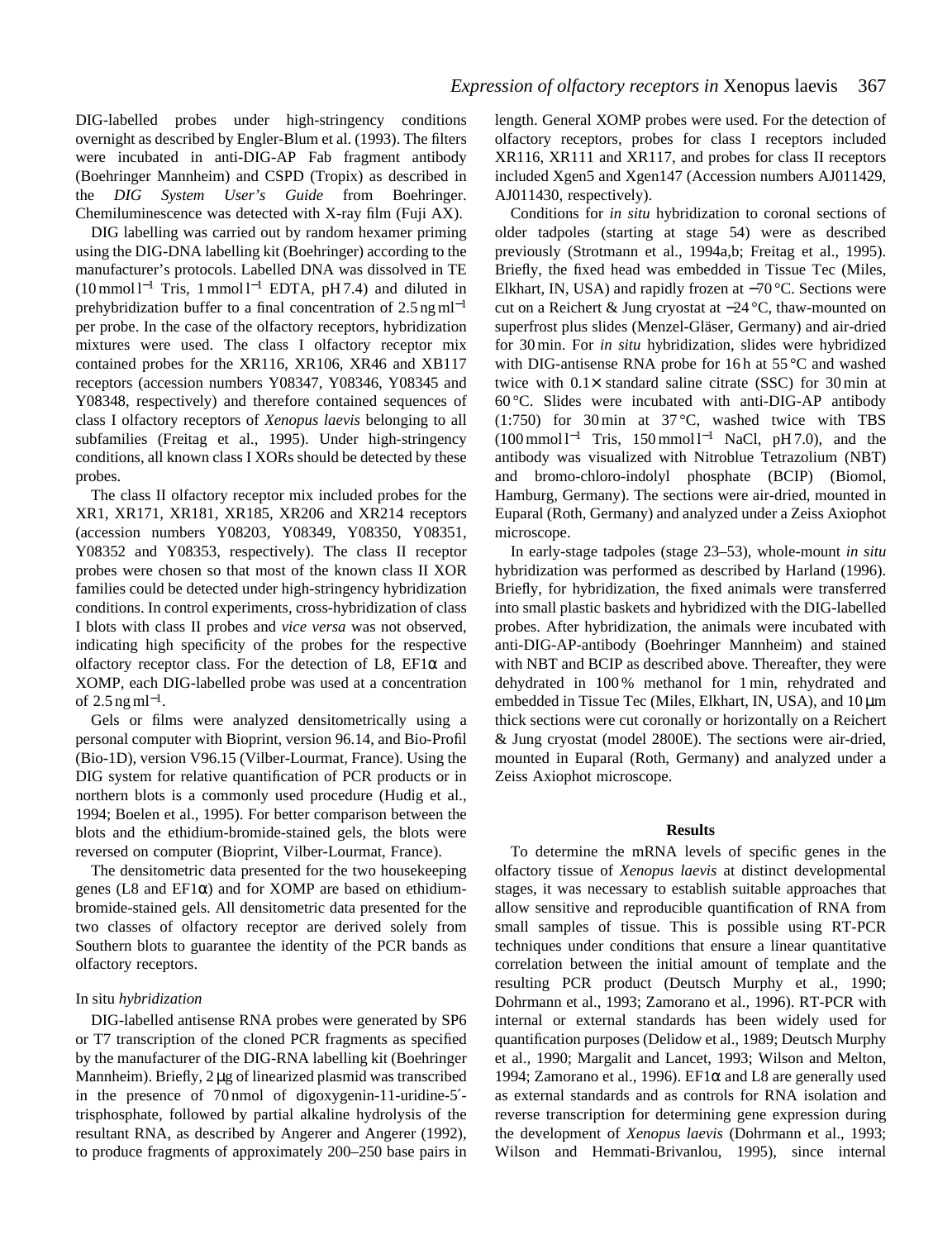#### 368 M. MEZLER AND OTHERS

standards might reduce the detection capacity for the cDNA of interest (Deutsch Murphy et al., 1990).

Although the RT-PCR approach is extremely sensitive (Rupp and Weintraub, 1991), it is prone to various pitfalls, one of which might be contamination with genomic DNA. To exclude this possibility, the total RNA of all samples was treated with DNAase I and, after mRNA isolation, all samples were analysed by PCR before reverse transcription. No PCR products were found in any mRNA samples, either in ethidium-bromide-stained gels or after hybridization; positive controls gave strong PCR bands (Fig. 1A). The standardization of the RT-PCRs is demonstrated in Fig. 1B (see Materials and methods). The cycle numbers were optimized for the levels of mRNA; L8 protein was amplified with 20 cycles, EF1α with 25 cycles and XOMP or the olfactory receptors with 35 cycles of PCR. Under these conditions, even large dilutions could be analyzed in a linear fashion.

To follow the time course of developmental processes in the olfactory system and to control all steps of sample preparation, four different parameters were analyzed: tissue mass, total RNA content and the levels of expression of two housekeeping genes, L8 and EF1α. Since the olfactory placode is not formed until stage 23/24 (corresponding to approximately 24h after fertilization), stages 23/24 were the earliest analyzed. mRNAs for the ubiquitously expressed L8 and EF1 $\alpha$  (Shi and Liang, 1994; Krieg et al., 1989) served as controls for RNA extraction and reverse transcription (Fig. 2C,D). A most remarkable feature is the significant increase of all four parameters between stages 54 and 62, i.e. during prometamorphosis and early metamorphosis, and the decrease following stage 62, the metamorphic climax, corresponding to the metamorphic remodelling of the tadpole. The direct correlation between changes in total RNA content and expression of L8 or  $EFi\alpha$  reflect the integrity of the cDNA samples (Dohrmann et al., 1993). Stage 66 marks the end of metamorphosis and corresponds to a juvenile frog. It should be noted that sample preparation changed at stage 47 from the entire head to the upper jaw only (see Materials and methods). This procedure increases the relative fraction of the olfactory epithelium in the tissue samples from that stage onwards.

Fig. 1. Control and standardization experiments. (A) Control for genomic contamination. Reverse transcription/polymerase chain reactions (RT-PCRs) were carried out for all mRNA samples isolated (see text). The Nieuwkoop and Faber (1956) stages of animal samples used in RT-PCRs are indicated above the lanes. No amplification was found in PCRs using mRNA and primer sets for L8, EF1α and *Xenopus* olfactory receptor (XOR) class II. Using stage 59 cDNA as a positive control (last lane, C), amplification of DNA was observed with all three sets of primers. M, bacteriophage  $\lambda$ markers; the numbers above the lanes indicate Nieuwkoop and Faber (1956) stages of tadpoles. (B) Standardization of the PCR cycle number. RT-PCRs were carried out with stage 57 tadpole cDNA (see text). The correlation between cDNA template concentration and resulting PCR products using specific primers for L8 cDNA after 20 PCR cycles, for EF1α after 25 cycles and for *Xenopus* olfactory marker protein (XOMP) and olfactory receptors (XOR class II) after 35 cycles of PCR is shown. Dilutions are given above the gels.

A comparison between Fig. 2A and Fig. 2B reveals that the total RNA content is approximately  $1 \mu g mg^{-1}$  tissue mass during all developmental stages. This level is in line with the concentration of total RNA usually found in brain tissue (Chomczynski and Sacchi, 1987).

The olfactory marker protein (OMP), which is a specific indicator for mature olfactory sensory cells (Margolis, 1980), has been an invaluable tool for studying the mammalian olfactory system. Although previous immunocytochemical studies have suggested that OMP may also exist in lower vertebrates (Rama-Krishna et al., 1992), it was only recently

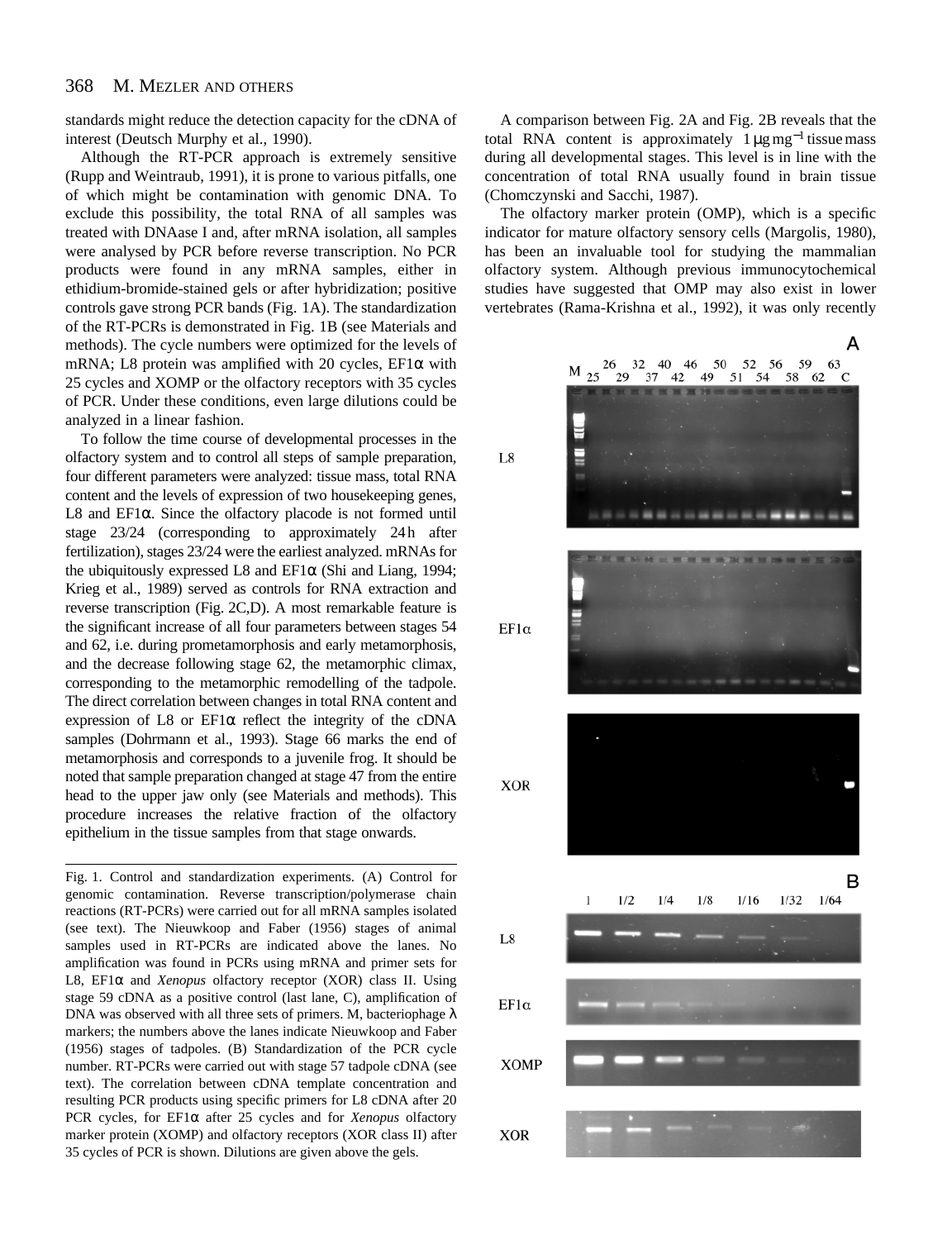

Fig. 2. Tissue fresh mass, total RNA content and housekeeping gene expression during development. (A) Fresh mass of the collected tissue plotted against N&F (Nieuwkoop and Faber, 1956) stage. (B) Amount of total RNA in different developmental stages from stage 21 to stage 66 (juvenile frog). Bars indicate the standard error of the mean (S.E.M.). *N*=3–50 for single stages; at certain stages, pools of 3–10 animals were processed simultaneously. (C) Developmental expression of L8. One representative RT-PCR is shown. The corresponding N&F stages are indicated. The amount of L8 RT-PCR end-product (in arbitrary units) is plotted against stage of development (N&F stage). A value of 1 corresponds to the maximal value of expression; in this case at stage 59. (D) Developmental expression of  $EFi\alpha$  plotted as in C. The maximal value of expression is at stage 62 (see text).

that two OMPs were identified from *X. laevis* (XOMPs) (Rössler et al., 1998). The sequence information allowed us to use specific primers in PCRs to monitor the onset and time course of XOMP expression in *X. laevis* nasal tissue during critical developmental stages. PCR primers were used that allowed us to amplify both XOMPs equally well. As depicted in Fig. 3, mRNA encoding XOMP was first detectable at stage 32. The gradual increase in the level of mRNA until stage 47 was followed by a two- to threefold increase between stage 49 and 51. This two- to threefold increase may be partly due to the change in tissue preparation from the whole head to the upper jaw at stage 47. The high plateau level until the metamorphic climax at stage 62 was followed by a reduced level during the late metamorphic stages. Experiments using primers specific for XOMP 1 or XOMP 2 indicated the same time course of expression for both XOMPs (data not shown).

To examine the issue of chemospecificity, the onset and temporal pattern of olfactory receptor (XOR) expression were studied. In addition, the expression patterns of the two classes of olfactory receptors were compared. Degenerate primers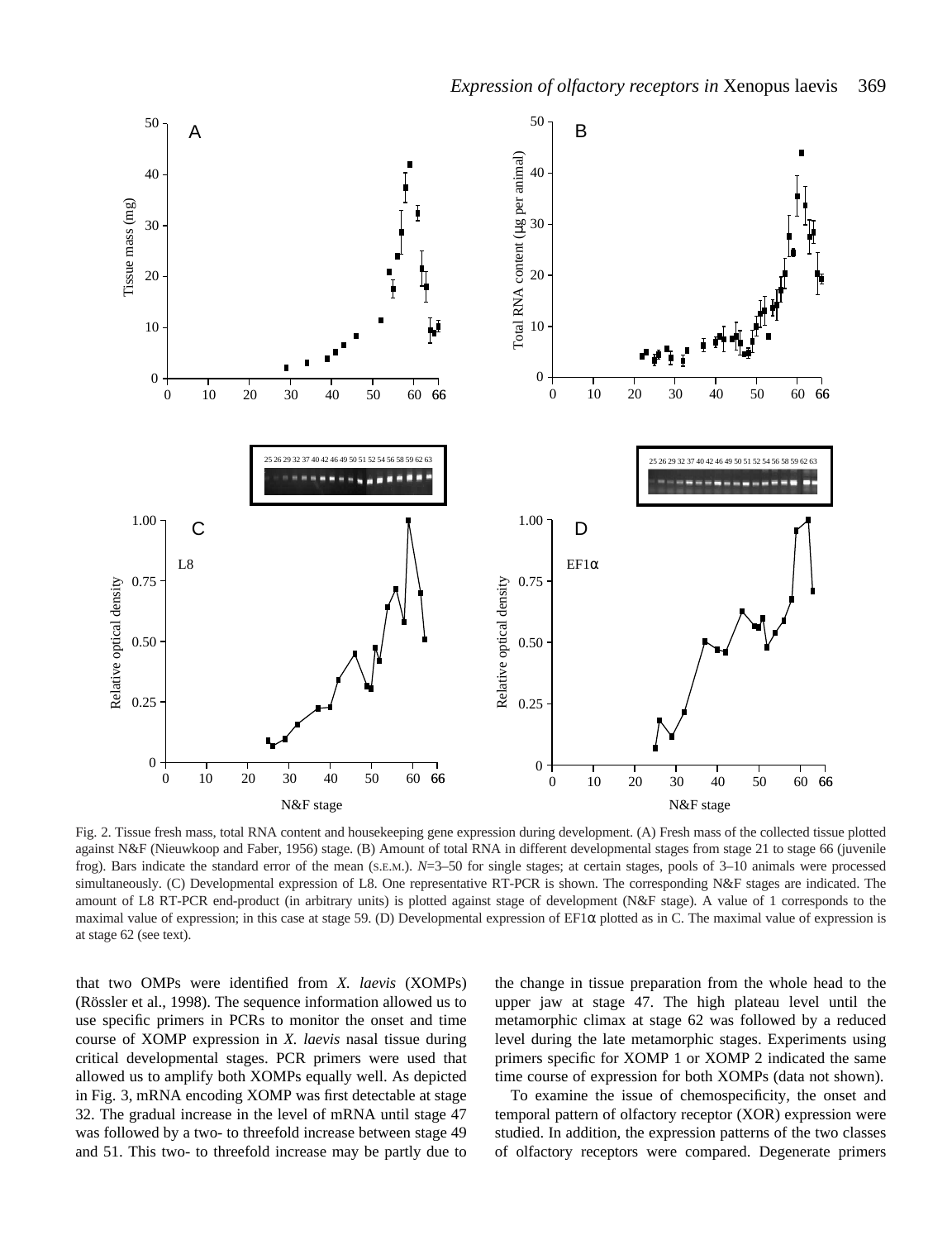

Fig. 3. Expression of *Xenopus* olfactory marker protein (XOMP) at different developmental stages. Arbitrary units of optical density are plotted against Nieuwkoop and Faber (1956) stage (N&F). The maximal value is reached at stage 59 and is given a value of 1. Three different sets of data from two sets of cDNAs are summarized in the graph. The inset shows one representative RT-PCR. The corresponding N&F stages are indicated above the RT-PCR bands. The densitometric data are based on direct measurement of the PCR bands in ethidium-bromide-stained gels. Values are means  $\pm$  s.E.M. (*N*=3).

were used to distinguish between class I (fish-like) and class II (mammalian-like) olfactory receptors. PCR approaches have previously been used to monitor the onset of olfactory receptor expression during development in the rat (Margalit and Lancet, 1993). To reinforce the specificity of PCR products, they were hybridized with receptor probes in all cases (see Materials and methods). All densitometric data concerning the XORs are derived from Southern blots. Such Southern blot data (depicted in Fig. 4) indicate that the onset of expression differs significantly between the two receptor classes. For class I receptors, expression was first observed at stage 32. This corresponds to an age of 40 h after fertilization and coincides with the onset of XOMP expression (Fig. 3). In contrast, mRNA for class II receptors was not detectable before stage 49, approximately 10 days later. During the prometamorphic phase (stages 54–57), the level of mRNA for both receptor classes rises slightly, whereas during metamorphosis the increase in mRNA levels is steep and reaches its peak at approximately stage 59. This rise is significantly delayed compared with the rise in XOMP expression, which occurs at approximately stage 50. The problem of false negative results, particularly for the class II XORs, was ruled out by using higher template concentrations in control PCRs and by *in situ* hybridization experiments. None of these procedures revealed an expression of class II XOR before stage 49.

The *in situ* hybridization technique was also employed to explore whether the increasing mRNA levels for XOMP and XORs coincide with an increasing number of cells expressing



Fig. 4. Expression of class I and class II olfactory receptors at different developmental stages. Three sets of data corresponding to two sets of cDNA preparations are included in the graphs. One representative Southern blot each is shown in each inset. For convenience, the blot is presented as a negative image. The Nieuwkoop and Faber (1956) stages (N&F) are indicated. The densitometric data are based on Southern blots only to verify the identity of the PCR bands as olfactory receptors. (A) Expression of class I (fish-like) olfactory receptors. Class I *Xenopus* olfactory receptor (XOR) expression is first detected at stage 32. A slight increase in expression between stages 32 and 54 is followed by a steep increase in expression during prometamorphosis and early metamorphosis up to the metamorphic climax (see text). (B) Expression of class II olfactory receptors. Orientation and arrangement as in A. In contrast to class I expression, the onset of class II expression occurs at stage 49. The steep increase in expression occurs at stage 58. Values are means ± S.E.M. (*N*=3).

these genes. In agreement with the low mRNA levels (Fig. 3), only a few XOMP-positive cells exist at stage 37 (Fig. 5A) when the olfactory placode is shallow and small (Koo, 1996).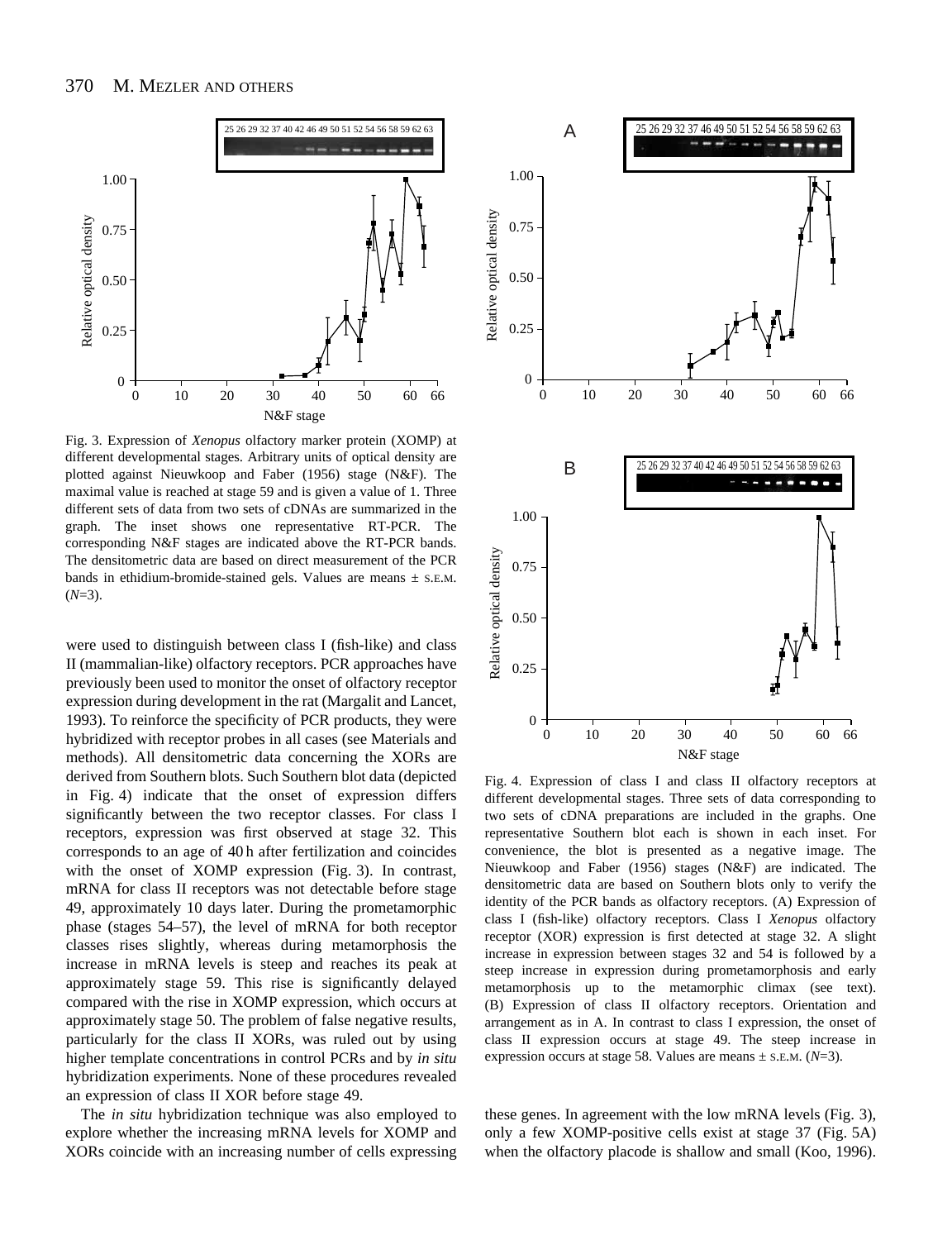Fig. 5. *In situ* hybridization of representative stages during early development. Horizontal sections through the olfactory organ at stages 37 (A,B) and 46 (C,D) are shown. The sections in A and C were incubated with a DIG-labelled antisense riboprobe encoding *Xenopus* olfactory marker protein (XOMP). In both stages, specific expression was detectable, with the intensity and number of signals (representing mature olfactory receptor neurones) increasing with the age and size of the tadpole. (B) A representative section of a stage 37 tadpole incubated with an antisense riboprobe against XR117, which represents a class I *Xenopus* olfactory receptor (XOR). Two distinct olfactory neurones are labelled. The dendrite and cell body are clearly labelled. (D) Section of a stage 46 animal also incubated with an XR117 antisense riboprobe. The probe labelled two cells in the sensory epithelium each with a clearly stained cell body and dendrite. Scale bar, 30 µm.



In agreement to the higher level of expression revealed by RT-PCR, many more XOMP-positive cells were found at stage 46 (Fig. 5C). At both stages, XOMP reactivity can be found throughout the whole epithelium. In contrast, as shown for example for XR117, class I receptor subtypes were expressed in only very few cells, both at stage 37 (Fig. 5B) and at stage 46 (Fig. 5D). However, owing to the larger surface area of the epithelium, there are more XR117-positive cells in stage 46 than in stage 37 animals. Interestingly, in these early stages, mRNA was also detected in the cellular processes, notably in the dendrites.

To explore the spatial distribution patterns of XOMP and XORs during the critical phase between stage 51 and 59, when the lateral and medial diverticulum of the nasal cavity are formed (Weiß, 1986), serial sections of these stages were analyzed by *in situ* hybridization. Two different probes were used for both the class I receptors (XR116, XR117) and the class II receptors (Xgen5, Xgen147). Fig. 6 shows consecutive sections through the nasal cavity of a stage 56 tadpole. An invaginating fold develops at the medial axis of the ventral epithelium (indicated by arrows), eventually separating the two compartments. XOMP-positive cells can be found throughout the entire olfactory epithelium in this section, and the ventral area of the epithelium is lightly labelled (Fig. 6A). As shown here for XR116, cells expressing class I receptors are restricted to the lateral region of the epithelium; the developing lateral diverticulum (Fig. 6B, arrowheads). Neurones expressing class II receptors, as indicated for Xgen147, are restricted to the medial part, close to the developing nasal septum (Fig. 6C).

The expression patterns of the two classes of olfactory receptor during the segregation of the main nasal cavity from a single principal cavity into the two compartments (lateral diverticulum, LD; medial diverticulum, MD) is shown schematically in Fig. 7. Three representative stages during this developmental process are shown. The schematic drawings represent two-dimensional reconstructions of the right threedimensional nasal cavity, viewed dorsally. Only the main olfactory epithelium, lining the principal cavity, is depicted; the vomeronasal organ is located more ventrally and is not shown here. Fig. 7A displays the two-dimensional projection of XOMP-positive regions. In the early stages of development, until stage 48, XOMP-expressing olfactory cells are distributed throughout the entire nasal epithelium. Between stages 51 and 59, the olfactory epithelium undergoes considerable growth and remodelling; the ventral region of the epithelium, particularly, is expanding. In this zone, a thin, XOMP-negative epithelium is apparent, possibly a proliferation zone. As the whole olfactory epithelial surface grows, this region broadens. From the caudal to the rostral limits, the cells in this new zone mature and express XOMP and XORs; the initially spacious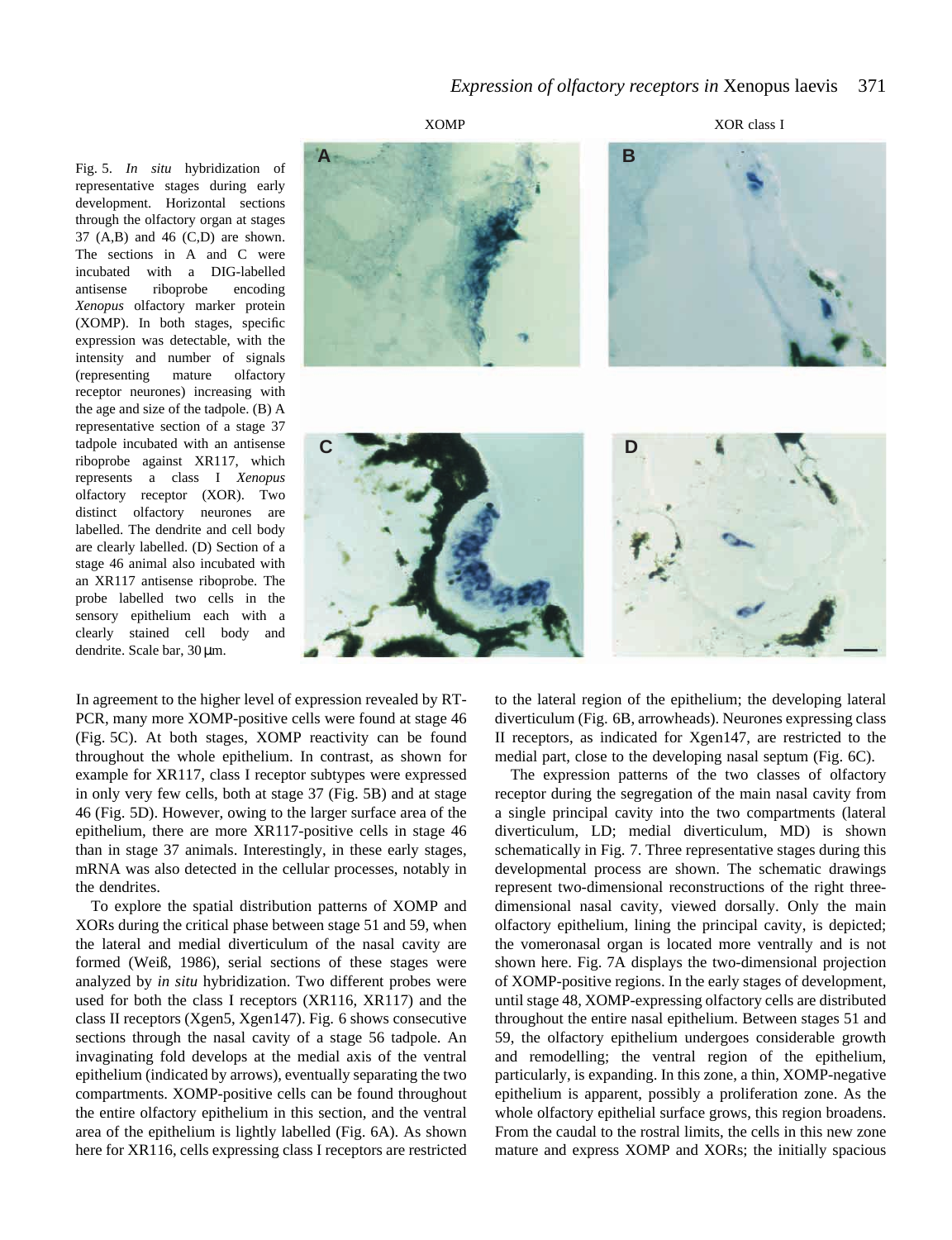#### 372 M. MEZLER AND OTHERS



Fig. 6. *In situ* hybridization of a stage 56 tadpole. Three consecutive coronal sections through the olfactory epithelium of a stage 56 tadpole, incubated with *Xenopus* olfactory marker protein (XOMP) (A), XR116, a representative class I *Xenopus* olfactory receptor (XOR) (B), and Xgen147, a representative class II XOR (C) are shown. The developing fold in the epithelium is highlighted by an arrow. (A) The whole olfactory epithelium is labelled with XOMP, representing mature olfactory receptor neurones. The expression of XORs is segregated into different zones at this stage. (B) Class I XOR expression is located in the ventrolateral region of the epithelium (arrowheads). (C) Class II XOR expression is located in the medial zone of the epithelium. In this stage, an overlap of receptor expression does not exist. m, medial part of the principal cavity; l, lateral part of the principal cavity. Scale bar, 50 µm.



Fig. 7. Morphological changes in the olfactory epithelium during the reorganization into the adult system during pre- and prometamorphosis. (A) Dorsal view of schematic two-dimensional representations of the three-dimensional right nasal cavity at three representative developmental stages (N&F stages 48, 53 and 56/57) showing the expression of *Xenopus* olfactory marker protein (XOMP) (dotted). (B) Same projection as in A, but showing the expression of class I (top right to bottom left hatching) and class II (top left to bottom right hatching) *Xenopus* olfactory receptors (XORs). An overlap of expression of the two classes can be seen at approximately stage 53 in the medial zone of the epithelium, whereas the expression is clearly segregated in stage 56/57 tadpoles. m, medial, l, lateral. The dotted line drawn at stage 56/57 indicates the approximate location of the coronal sections shown in Fig. 6. At stage 56/57, the principal cavity has partially segregated into the prospective lateral diverticulum and the prospective medial diverticulum. The vomeronasal organ remains essentially unchanged and is not depicted here.

XOMP-negative region is largely replaced by a sensory epithelium.

Fig. 7B shows the XOR-positive areas. At stage 48, only class I XOR-expressing cells are found, and they are distributed throughout the whole olfactory epithelium. From stage 49 onwards, class II olfactory receptors are expressed. Cells expressing class II XORs are located in the medial region of the epithelium, close to the developing septum. During the earlier stages (up to stage 53/54), a co-localization of both XOR classes can be found in the medial region of the PC. In the following stages, cells expressing class I receptors disappear from this medial zone and are subsequently restricted to the lateral region. The olfactory epithelium grows considerably following stage 48, and many of the novel cells seem to express class II receptors.

An overall picture of the onset and time course of expression of olfactory-specific genes during development of *X. laevis* is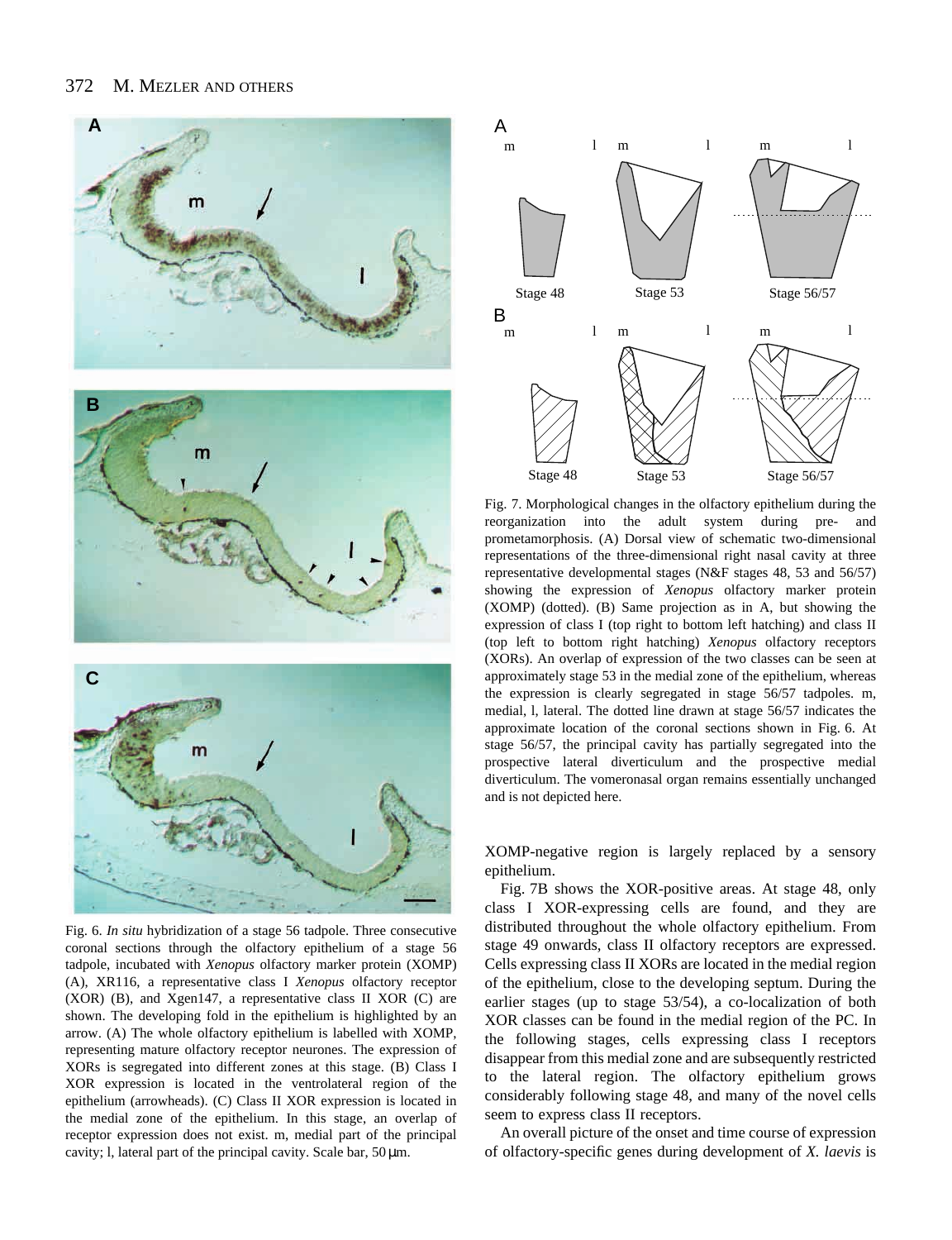

Start of XOMP expression

Fig. 8. Onset and time course of expression of olfactory-specific genes during development of *Xenopus laevis*. Schematic drawings of tadpoles (stages 23, 50, 58 and 66) are shown (adapted from Nieuwkoop and Faber, 1956). The drawings are not to scale. The time scale is delineated in days, such that one section in the upper scale represents 5 days, unless otherwise indicated. The age of the animals is shown below the time scale (age in days). The age corresponds to laboratory conditions at a rearing temperature of  $20^{\circ}$ C. Small arrows above the time scale represent Nieuwkoop and Faber (1956) stages (N&F stages). A magnification of the time scale during early development is shown below. Representative N&F stages are indicated. The large arrowheads delineate the beginning of class I olfactory receptor expression, *Xenopus* olfactory marker protein (XOMP) expression and class II *Xenopus* olfactory receptor (XOR) expression, as explained in the text.

depicted in Fig. 8. The Nieuwkoop and Faber stages (N&F) are correlated with 'normalized days'. The small arrows symbolize N&F stages; from stage 50 on, each stage is indicated by an arrow, some also highlighted with the stage number. The early developmental phase, from stage 1 (fertilization, begin of embryogenesis) to stage 50 (early premetamorphosis), is magnified on a separate time scale. First analyses were performed using stage 23/24, corresponding to 24 h after fertilization. The expression of XOMP and of class I XORs is initiated quite early in development, at stage 32. The expression of class II XORs, which are probably responsible for the detection of airborne odorants, occurs some 10 days later, at approximately stage 49.

### **Discussion**

In adult *Xenopus laevis*, the peripheral olfactory system shows a tripartite organization (Altner, 1962) consisting of the vomeronasal organ (VNO) and the main olfactory system, which is itself subdivided into the medial (MD) and lateral (LD) diverticula. In adult *X. laevis*, two classes of olfactory receptor (XOR) are expressed, each in a distinct diverticulum. Class I XORs are expressed in the LD, whereas class II XORs are found only in the MD (Freitag et al., 1995). The results of the present study indicate temporal and regional differences in the pattern of expression for XOMP and for the two classes of XOR during embryogenesis. XOMP expression and class I XOR expression can be detected for the first time at approximately stage 32 (Figs 3, 4), when the olfactory placode develops into a functional olfactory organ and the first axons reach the forebrain (Koo, 1996). As has been demonstrated previously (Nef et al., 1992; Strotmann et al., 1995) in rodents, the expression of olfactory receptors precedes the innervation of the bulb. In contrast, in zebrafish, the first expression of olfactory receptors has been demonstrated 30–31 h after fertilization (Byrd et al., 1996; Barth et al., 1996, 1997); this is after the axons have reached the bulb primordium (Hansen and Zeiske, 1993), which occurs approximately 24 h after fertilization. Receptor expression in *X. laevis* coincides with the innervation of the bulb primordium at stage 32 (Koo,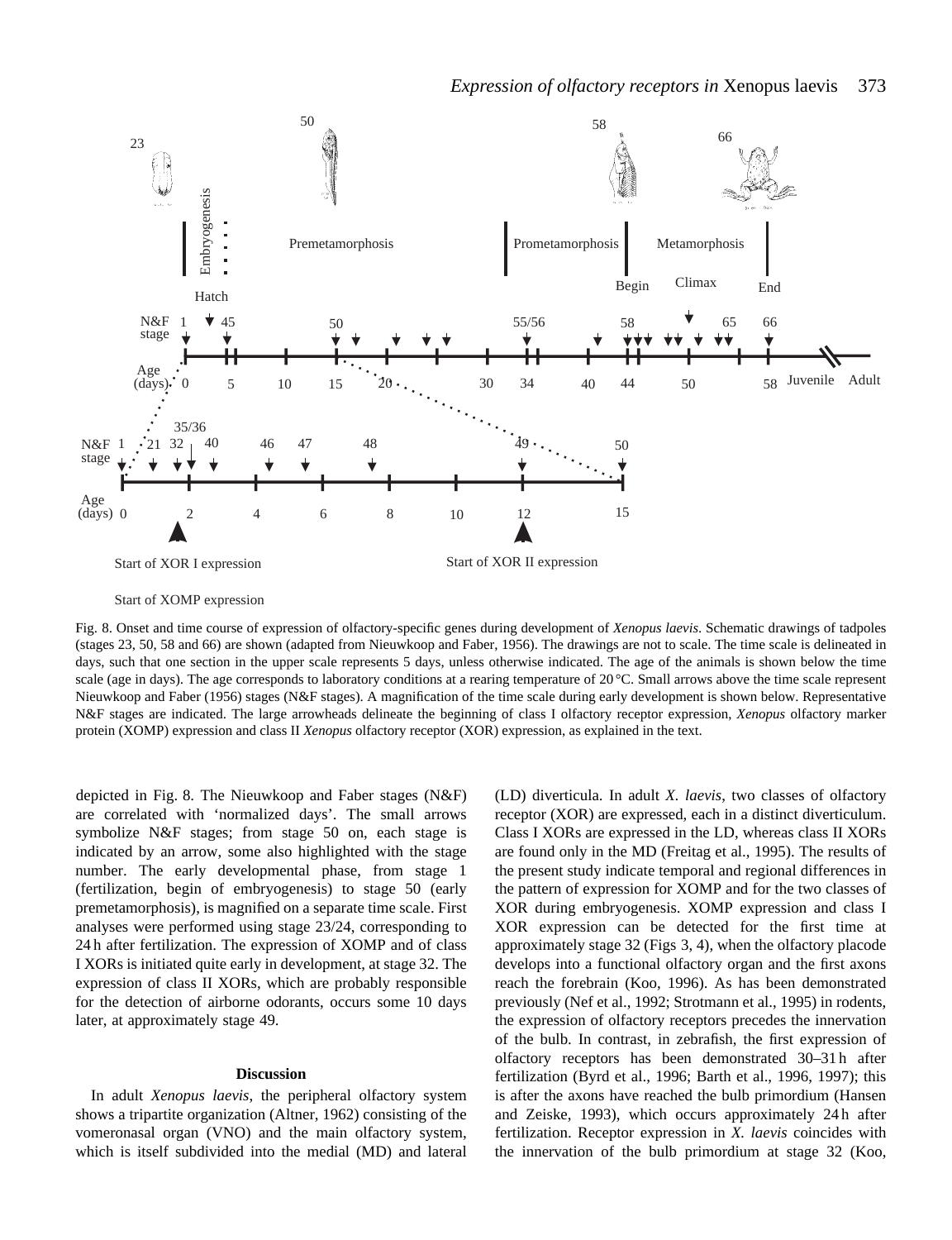1996). The sensory cells reach morphological maturity at approximately stage 37/38 in *X. laevis* (Nieuwkoop and Faber, 1956).

The late expression of mammalian-like receptors at stage 49 may be part of the developmental program preparing the animal for its 'amphibious' lifestyle. Receptor expression slightly precedes the formation of choanae at stage 50 (Nieuwkoop and Faber, 1956) and the segregation of the principal cavity (PC) into the MD and LD, which begins at approximately stage 51 (Weiß, 1986). Whereas cells in the lateral region of the olfactory epithelium express exclusively class I XORs, cells in the medial zone expressing class I and class II XORs are intermingled until stage 54. The lateral region remains positive for XOR class I and never shows reactivity for XOR class II during the entire restructuring process. Later, cells expressing class I XORs disappear from the medial region, the prospective MD. Previous studies employing horseradish peroxidase (Weiß, 1986) and soybean agglutinin staining (Key, 1986; Meyer et al., 1996; Reiss and Burd, 1997b) have shown that the projections also gradually segregate during this developmental phase. At stage 52, when the first axons from the LD reach the bulb, an overlap of the projections from the LD and MD was observed. At stage 59, all neurones in the MD send their axons to the newly formed dorsomedial part of the bulb, whereas the LD neurones still send their axons to the developmentally older ventrolateral part of the olfactory bulb (Fritz et al., 1996; Reiss and Burd, 1997a,b).

Previous studies led to conflicting views concerning the origin of the LD. While some data support the idea that the PC is segregated into the LD and MD by a ridge in the lumen of the olfactory organ (Nieuwkoop and Faber, 1956; Venus, 1996), some investigators have stressed that the LD develops *de novo* from cells of undetermined origin (Altner, 1962; Föske, 1934). In a recent study, it has even been suggested that the LD may derive from the VNO, on the basis of soybean agglutinin labelling similarities between the two compartments (Meyer et al., 1997). Our findings do not support the idea that the LD develops *de novo* or that it may derive from the VNO. Rather, the results of this study suggest that the prospective MD of the adult frog develops anew during the prometamorphic and metamorphic stages, whereas the LD represents the former principal cavity of the early tadpoles. The two compartments are separated between stages 49 and 59 by a semicircular ridge developing in the PC, and a functional reconstruction of the medial part (MD) occurs at the same time.

Similar to the different onset of expression revealed for the two classes of XORs in *X. laevis*, a temporal pattern of olfactory receptor expression at different developmental stages has also been found in zebrafish and chick (Barth et al., 1996, 1997; Nef et al., 1996). Some olfactory receptor genes are expressed early, whereas others are not expressed until later stages. In all cases, the onset of expression requires timerelated cues, which have different effects on the expression of distinct receptor types. A major difference between the development of zebrafish and of *X. laevis* is the specific role

of thyroid hormones during the metamorphosis of amphibians. The regulatory mechanisms may differ between these two animal species, particularly with regard to class II XORs, the appearance of which coincides with the first detection of thyroid hormone in the blood of the tadpole (Tata et al., 1993). This observation supports the idea that thyroid hormones might play a key role in controlling the expression of XORs in *X. laevis*.

This work was supported by the Deutsche Forschungsgemeinschaft, the Human Frontier Science Program, EC project ERBBIO 4 CT 960593 and the Fond der Chemischen Industrie. The experiments comply with the 'Principles of Animal Care', publication no. 85-23 (revised 1985) of the National Institute of Health and the current laws of Germany.

### **References**

- **Altner, H.** (1962). Untersuchungen über Leistung und Bau der Nase des südafrikanischen Krallenfrosches *Xenopus laevis* (Daudin, 1803). *Z. vergl. Physiol.* **45**, 272–306.
- **Angerer, L. M. and Angerer, R. C.** (1992). *In situ* hybridization to cellular RNA with radiolabelled RNA probes. In In situ *Hybridization* (ed. D. G. Wilkinson), pp. 15–32. Oxford: IRL.
- **Barth, A. L., Dugas, J. C. and Ngai, J.** (1997). Noncoordinate expression of odorant receptor genes tightly linked in the zebrafish genome. *Neuron* **19**, 359–369.
- **Barth, A. L., Justice, R. J. and Ngai, J.** (1996). Asynchronous onset of odorant receptor expression in the developing zebrafish olfactory system. *Neuron* **16**, 23–34.
- **Boelen, A., Platvoet-ter Schiphorst, M. C., Bakker, O. and Wiersinga, W. M.** (1995). The role of cytokines in the lipopolysaccharide-induced sick euthyroid syndrome in mice. *J. Endocrinol.* **146**, 475–483.
- **Breer, H., Raming, K. and Krieger, J.** (1994). Signal recognition and transduction in olfactory neurons. *Biochim. Biophys. Acta* **1224**, 277–287.
- **Buck, L. and Axel, R.** (1991). A novel multigene family may encode odorant receptors: A molecular basis for odor recognition. *Cell* **65**, 175–187.
- **Byrd, C. A., Jones, T. J., Quattro, J. M., Rogers, M. E., Brunjes, P. C. and Vogt, R. G.** (1996). Ontogeny of odorant receptor gene expression in zebrafish, *Danio rerio*. *J. Neurobiol.* **29**, 445–458.
- **Chomczynski, P. and Sacchi, N.** (1987). Single-step method of RNA isolation by acid guanidinium thiocyanate–phenol–chloroform extraction. *Analyt. Biochem.* **162**, 156–159.
- **Delidow, B. C., Peluso, J. J. and White, B. A.** (1989). Quantitative measurements of mRNAs by polymerase chain reaction. *Gene Analyt. Techn.* **6**, 120–124.
- **Deutsch Murphy, L., Herzog, C. E., Rudick, J. B., Foje, A.T. and Bates, S. E.** (1990). Use of the polymerase chain reaction in the quantitation of mdr-1 gene expression. *Biochemistry* **29**, 10351–10356.
- **Dohrmann, C. E., Hemmati-Brivanlou, A., Thomsen, G. H., Fileds, A., Woolf, T. M. and Melton, D. A.** (1993). Expression of activin during early development in *Xenopus laevis*. *Devl. Biol.* **157**, 474–483.
- **Engler-Blum, G., Meier, M., Frank, J. and Müller, G. A.** (1993).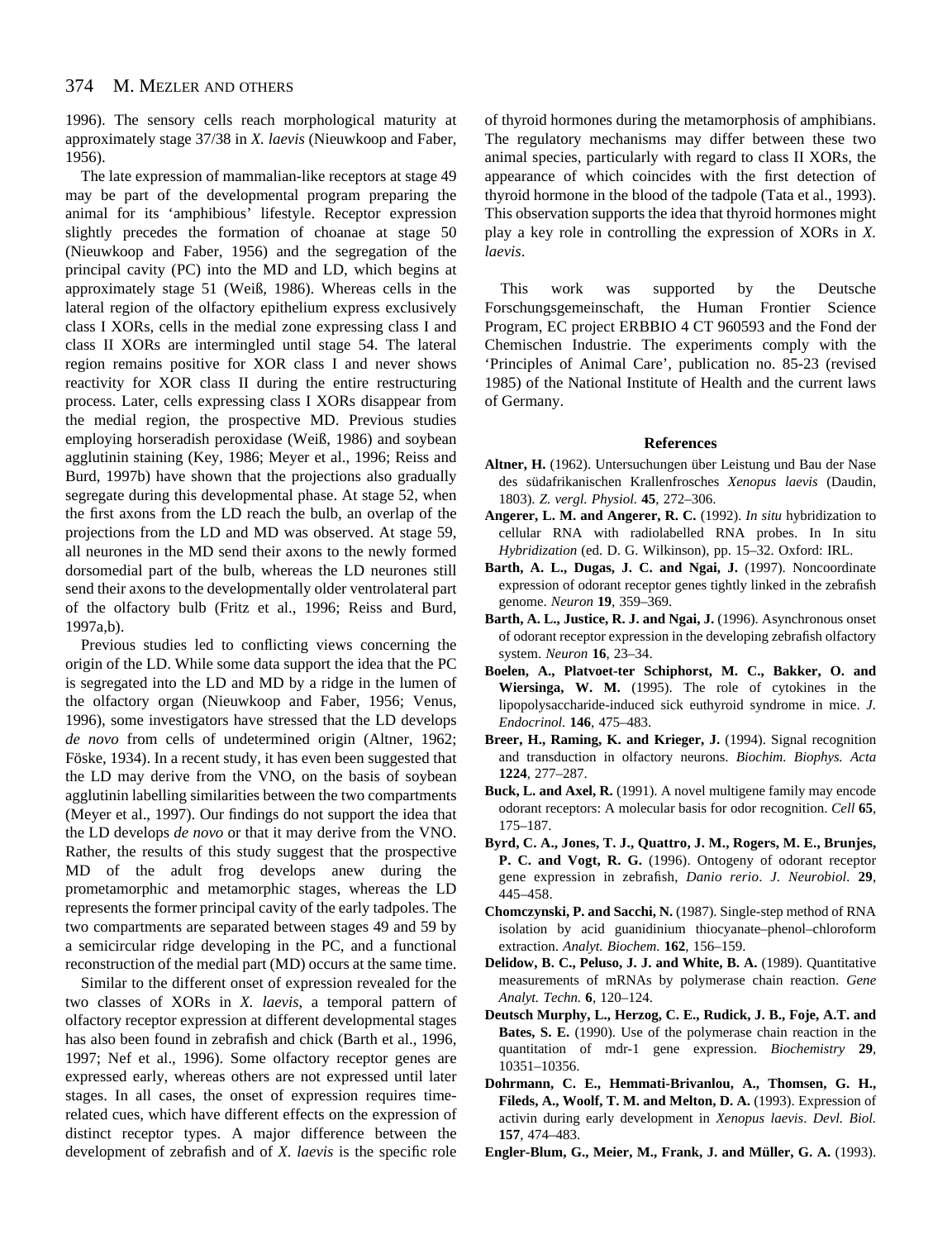Reduction of background problems in nonradioactive Southern and Northern blot analyses enables higher sensitivity than 32P-based hybridizations. *Analyt. Biochem*. **210**, 235–244.

- **Föske, H.** (1934). Das Geruchsorgan von *Xenopus laevis*. *Z. Anat. Entwickl.* **103**, 519–550.
- **Freitag, J., Krieger, J., Strotmann, J. and Breer, H.** (1995). Two classes of olfactory receptors in *Xenopus laevis*. *Neuron* **15**, 1383–1392.
- **Fritz, A., Gorlick, D. L. and Burd, G. D.** (1996). Neurogenesis in the olfactory bulb of the frog *Xenopus laevis* shows unique patterns during embryonic development and metamorphosis. *Int. J. Dev. Neurosci.* **14**, 931–943.
- **Hansen, A. and Zeiske, E.** (1993). Development of the olfactory organ in the zebrafish, *Brachydanio rerio*. *J. Comp. Neurol.* **333**, 289–300.
- **Harland, R. M.** (1996). *In situ* hybridization. In *Cold Spring Harbor Course on Early Development of* Xenopus laevis, fourth edition (ed. H. L. Sive, R. M. Grainger and R. M. Harland), pp. 49–62. Cold Spring Harbor: Cold Spring Harbor Laboratory Press.
- **Herrada, G. and Dulac, C.** (1997). A novel family of putative pheromone receptors in mammals with a topographically organized and sexually dimorphic distribution. *Cell* **90**, 763–773.
- **Hilken, G., Dimigen, J. and Iglauer, F.** (1995). Growth of *Xenopus laevis* under different laboratory rearing conditions. *Lab. Animal* **29**, 152–162.
- **Hudig, F., Bakker, O. and Wiersinga, W. M.** (1994). Amiodaroneinduced hypercholesterolemia is associated with a decrease in liver LDL receptor mRNA. *FEBS Lett.* **341**, 86–90.
- **Kay, B. K. and Peng, H. B.** (1991). *Methods in Cell Biology*, vol. 36. San Diego: Academic Press.
- **Key, B.** (1986). The binding, uptake and transport of exogenous molecules in nervous tissue. Doctoral dissertation, University of Queensland, Australia.
- **Koo, H.** (1996). The differentiation of the olfactory placode in *Xenopus*. *Korean J. Zool.* **39**, 54–64.
- **Krieg, P., Varnum, S., Wormington, W. and Melton, D.** (1989). The mRNA encoding elongation factor  $1\alpha$  (EF1 $\alpha$ ) is a major transcript at the midblastula transition in *Xenopus*. *Dev. Biol.* **133**, 93–100.
- **Margalit, T. and Lancet, D.** (1993). Expression of olfactory receptor and transduction genes during rat development*. Dev. Brain Res.* **73**, 7–16.
- **Margolis, F. L.** (1980). A marker protein for the olfactory chemoreceptor neuron. In *Proteins of the Nervous System*, 2nd edition (ed. R. A. Bradshaw and D. M. Schneider), pp. 59–84. New York: Raven.
- **Meyer, D. L., Fachter, J. R., Jadhao, A. G., D'Aniello, B. and Kicliter, E.** (1997). Differential labelling of primary olfactory system subcomponents by SBA (lectin) and NADPH-d histochemistry in the frog *Pipa*. *Brain Res.* **762**, 275–280.
- **Meyer, D. L., Jadhao, A. G., Bhargava, S. and Kicliter, E.** (1996). Bulbar representation of the 'water-nose' during *Xenopus* ontogeny. *Neurosci. Lett.* **220**, 109–112.
- **Mombaerts, P., Wang, F., Dulac, C., Chao, S. K., Nemes, A., Mendelsohn, M., Edmonson, J. and Axel, R.** (1996). Visualizing an olfactory sensory map. *Cell* **87**, 675–686.
- **Nef, P., Hermans-Borgmeyer, I., Artieres-Pin, H., Beasley, L., Dionne, V. E. and Heinemann, S. F.** (1992). Spatial pattern of receptor expression in the olfactory epithelium*. Proc. Natl. Acad. Sci. USA* **89**, 8948–8952.

**Nef, S., Allaman, I., Fiumelli, H., De Castro, E. and Nef, P.** (1996).

Olfaction in birds: differential embryonic expression of nine putative olfactory receptor genes in the avian olfactory system. *Mech. Devl.* **55**, 65–77.

- **Ngai, J., Chess, A., Dowling, M. M., Necles, N., Macagno, E. R. and Axel, R.** (1993). Coding of olfactory information: topography of odorant receptor expression in the catfish olfactory epithelium. *Cell* **72**, 667–680.
- **Nieuwkoop, P. D. and Faber, J.** (1956). *Normal Table of Development of* Xenopus laevis *(Daudin)*. Amsterdam: North Holland Publishing Company.
- **Ochse, W.** (1948). Die Zucht des südafrikanischen Krallenfrosches *Xenopus laevis* (Daudin). *Gynaecologia* **126**, 57–77.
- **Rama-Krishna, N. S., Getchell, T. V., Margolis, F. L. and Getchell, M. L.** (1992). Amphibian olfactory receptor neurons express olfactory marker protein. *Brain Res.* **593**, 295–298.
- **Rappolee, D. A., Brenner, C. A., Schultz, R., Mark, D. and Werb, Z.** (1988). Developmental expression of PDGF, TGF-α and TGFβ genes in preimplantation mouse embryos. *Science* **241**, 1823–1825.
- **Reiss, J. O. and Burd, G. D.** (1997a). Cellular and molecular interactions in the development of the *Xenopus* olfactory system. *Semin. Cell Dev. Biol.* **8**, 171–179.
- **Reiss, J. O. and Burd, G. D.** (1997b). Metamorphic remodeling of the primary olfactory projection in *Xenopus*: developmental independence of projections from olfactory neuron subclasses. *J. Neurobiol*. **32**, 213–222.
- **Ressler, K. J., Sullivan, S. L. and Buck, L. B.** (1993). A zonal organization of odorant receptor gene expression in the olfactory epithelium. *Cell* **73**, 597–609.
- **Ressler, K. J., Sullivan, S. L. and Buck, L. B.** (1994). A molecular dissection of spatial patterning in the olfactory system. *Curr. Opin. Neurobiol*. **4**, 588–596.
- **Rössler, P., Mezler, M. and Breer, H.** (1998). Two olfactory marker proteins in *Xenopus laevis*. *J. Comp. Neurol.* **395**, 273–280.
- **Rupp, R. A. and Weintraub, H.** (1991). Ubiquitous MyoD transcription at the midblastula transition precedes inductiondependent MyoD expression in presumptive mesoderm of *X. laevis*. *Cell* **65**, 927–937.
- **Sambrook, J., Fritsch, E. F. and Maniatis, T.** (1989). *Molecular Cloning. A Laboratory Manual*, second edition. Cold Spring Harbor: Cold Spring Harbor Laboratory Press.
- **Shi, Y.-B. and Liang, V. C.-T.** (1994). Cloning and characterization of the ribosomal protein L8 gene from *Xenopus laevis*. *Biochim. Biophys. Acta* **1217**, 227–228.
- **Sicard, G. and Holly, A.** (1984). Receptor cell responses to odorant: similarities and differences among odorants. *Brain Res*. **292**, 238–296.
- **Strotmann, J., Wanner, I., Helfrich, T., Beck, A. and Breer, H.** (1994a). Rostro-caudal patterning of receptor-expressing olfactory neurons in the rat nasal cavity. *Cell Tissue Res.* **278**, 11–20.
- **Strotmann, J., Wanner, I., Helfrich, T., Beck, A., Meinken, C., Kubick, S. and Breer, H.** (1994b). Olfactory neurones expressing distinct odorant receptor subtypes are spatially segregated in the nasal epithelium. *Cell Tissue Res.* **76**, 429–438.
- **Strotmann, J., Wanner, I., Helfrich, T. and Breer, H.** (1995). Receptor expression in olfactory neurons during rat development: in situ hybridization studies. *Cell Tissue Res.* **278**, 11–20.
- **Tata, J. R., Baker, B. S., Machuca, I., Rabelo, E. M. L. and** Yamauchi, K. (1993). Autoinduction of nuclear receptor genes and its significance. *J. Steroid Biochem. Mol. Biol.* **46**, 105–119.
- **Vassar, R., Chao, S. K., Sitcheran, R., Nunez, J. M., Vosshall, L.**